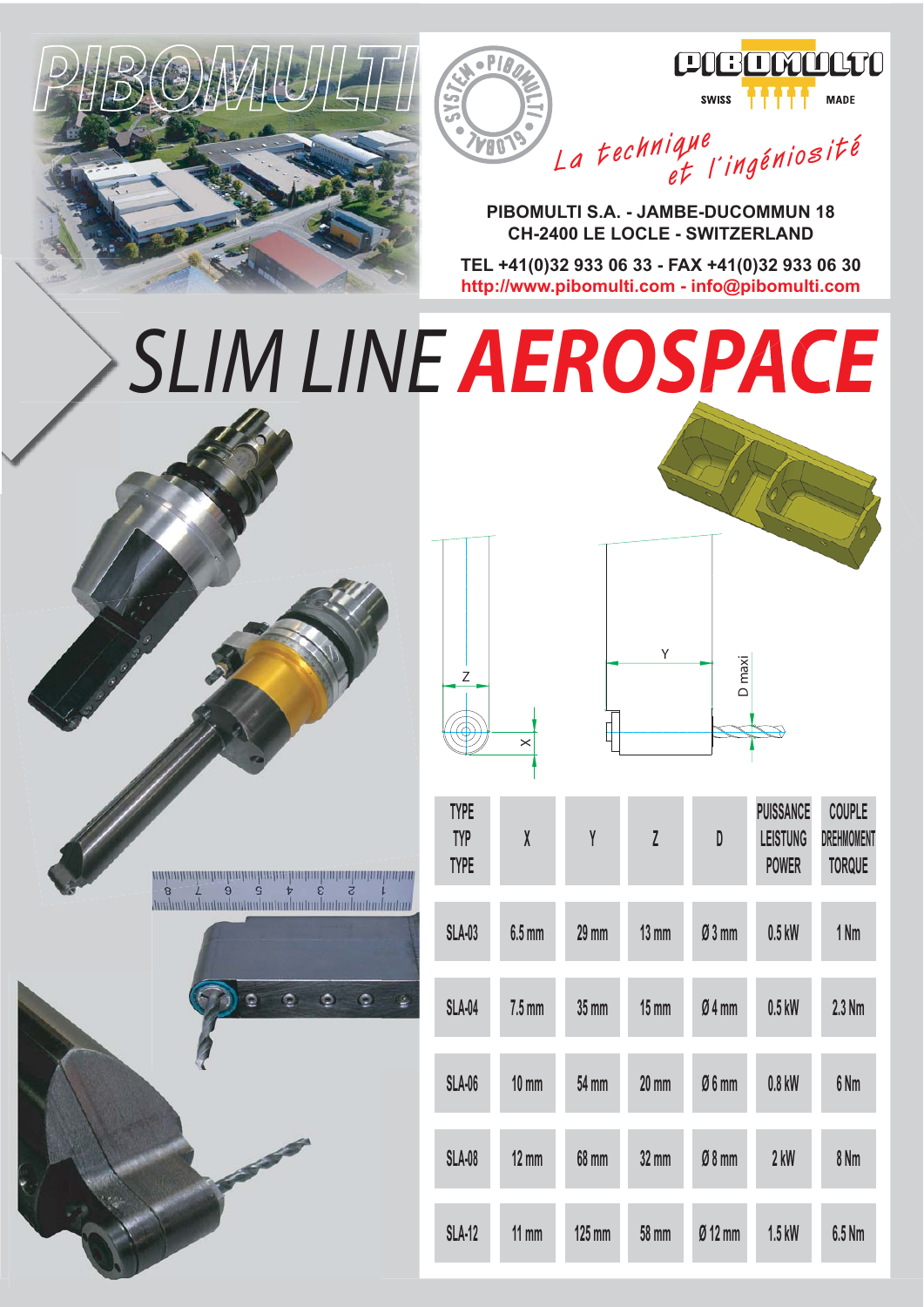





**La technique et l'ingéniosité**

**PIBOMULTI S.A. - JAMBE-DUCOMMUN 18 CH-2400 LE LOCLE - SWITZERLAND**

**TEL +41(0)32 933 06 33 - FAX +41(0)32 933 06 30 http://www.pibomulti.com - info@pibomulti.com**

## *SLIM LINE ENERGY*